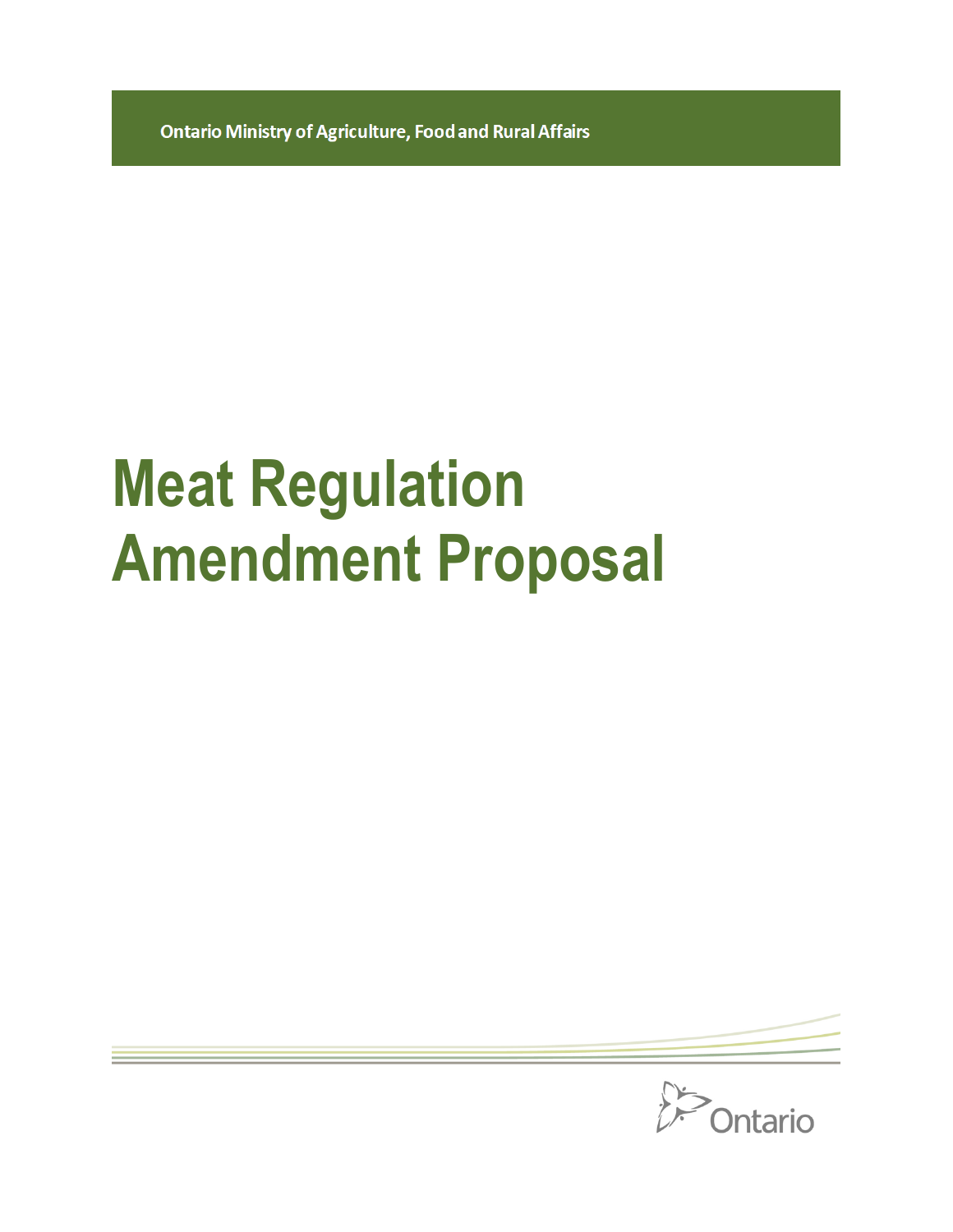## **Summary of Proposal**

The meat processing industry provides a vital link between livestock farmers in rural Ontario and consumers. It is a major contributor to Ontario's economy and a significant industry that creates jobs.

The Ontario Ministry of Agriculture, Food and Rural Affairs (OMAFRA) licenses and inspects meat plants under *The Food Safety and Quality Act, 2001* (FSQA) and the Meat Regulation (O. Reg. 31/05) which provide standards for the humane slaughter of food animals and the safe processing of meat products. Meat plants are either slaughter plants (perform slaughter and possibly meat processing) or freestanding plants (perform only meat processing). Provincially licensed meat plants are permitted to sell and distribute their products only within the province of Ontario.

Through previous stakeholder engagement, feedback was received to help modernize the regulation to reduce unnecessary burden and be more outcome-focused and evidence-based, while continuing to protect the public interest. In addition, some other regulatory requirements were found that could be updated to clarify existing language and address other burden in the regulation while maintaining food safety.

Specifically, the ministry is proposing changes to O. Reg. 31/05 Meat which would:

- 1. Reduce administrative burden;
- 2. Clarify requirements to provide more business opportunities; and
- 3. Move to more outcome-based requirements.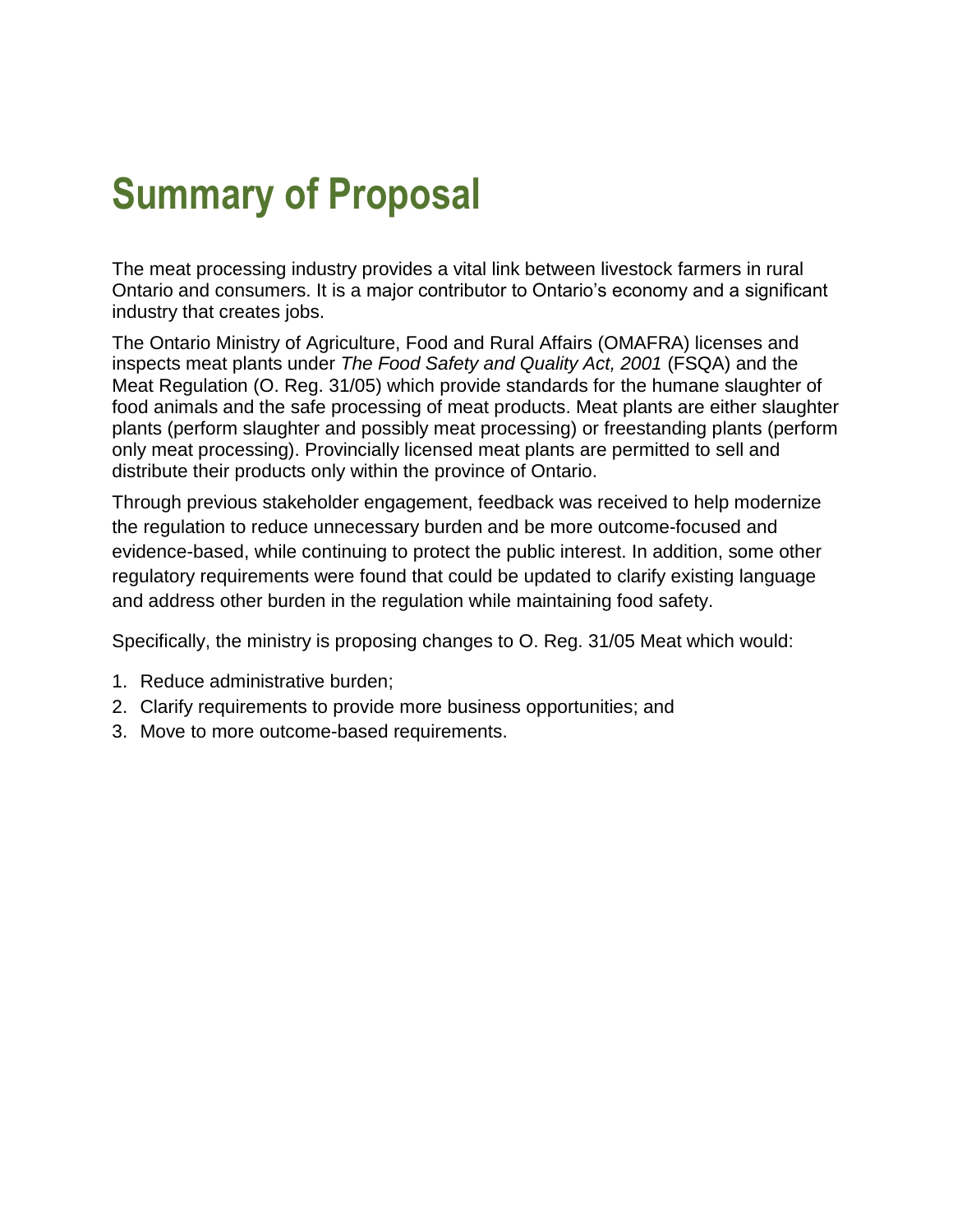## **Summary of Proposed Regulatory Amendments**

## **1. Reducing Administrative Burden**

## **One-Time Licensing**

As part of the initial licence application, a meat plant provides information on the facility, the processes that will be performed, the water system that will be used for processing and the hours of operation so that inspection can be scheduled. Currently meat plants are required to renew their licence every three years, which requires resources for the completion of paperwork and is a financial cost for meat plant operators. A fee of \$300 is required under Ontario Regulation 223/05 Fees.

A licence renewal process is used as a way to ensure OMAFRA has current business information available, however, much of the information required for a licence renewal is unlikely to change over the years. If there are significant changes to the business or the facility there is a current regulatory requirement for operators to provide updates at the time they happen.

#### **Proposed Amendments**

The ministry is proposing to remove the requirement to renew a meat plant licence.

Meat plant operators would continue to require a licence and pay a one-time administrative fee of \$300. If there are significant changes to the business or facility, this information would continue to be required to be updated. For example, if additional operators become involved with the business, their names would be required to be added to the information that was submitted during licensing. If an operator begins to use a new or alternative water system (for example, a new well), then this update would also need to be submitted.

## **Voluntary Surrender of a Licence**

When a meat plant operator chooses to no longer carry on their business, a licence is no longer required. For example, an operator may decide to pursue federal meat plant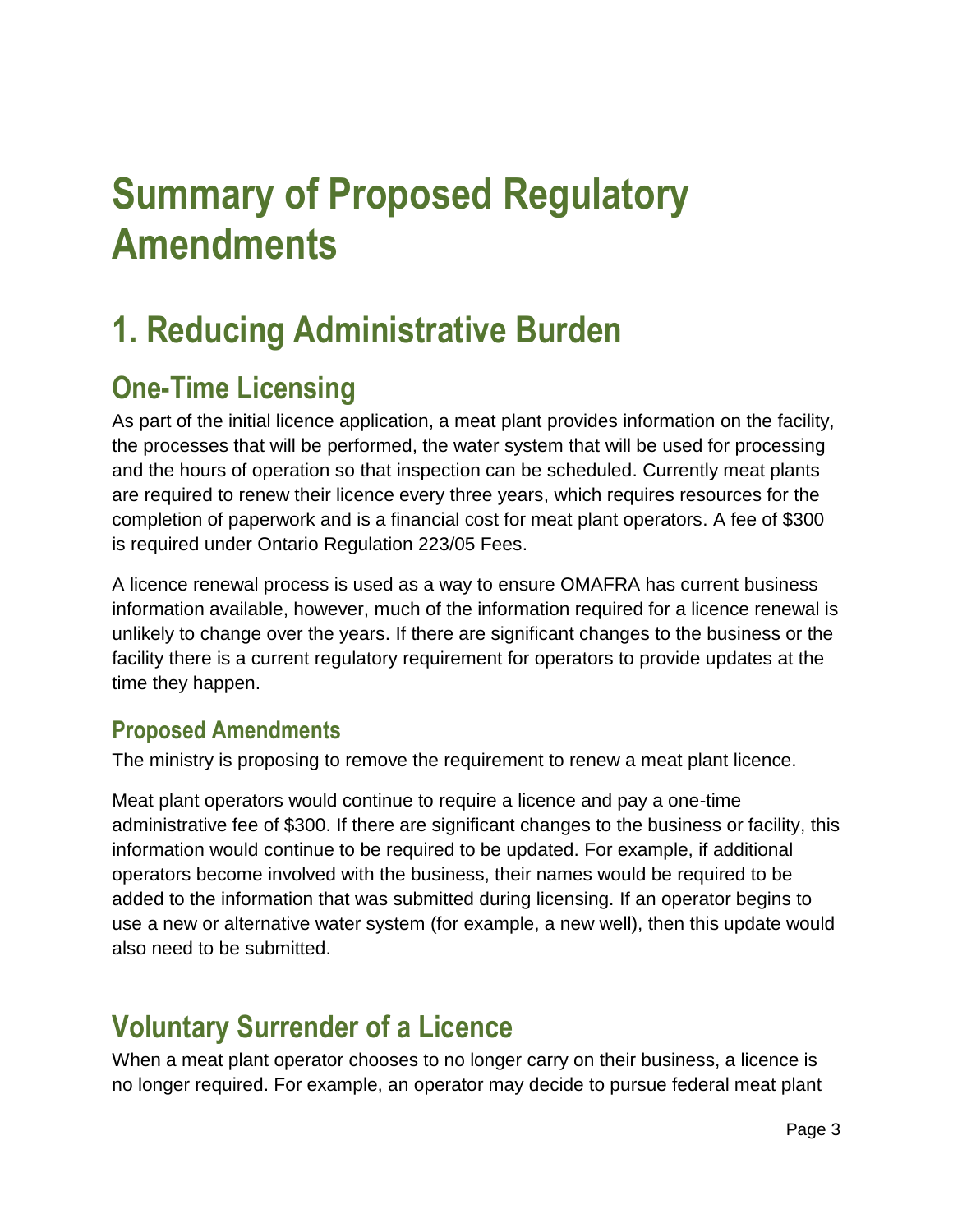inspection or they may decide to retire or sell their business. Currently, when an operator notifies the ministry that they would like to surrender their licence, a number of administrative steps must be taken. Currently, there is no process in place to voluntarily surrender a licence, therefore an OMAFRA Director must follow the administrative process used for revoking a licence which may take some time and impose additional administrative burden on the operator.

#### **Proposed Amendments**

It is proposed that the regulation be amended to allow operators to voluntarily surrender their meat plant licence when they no longer engage in licensed activities. This would reduce administrative burden for operators and the time required to no longer be licensed.

## **2. Clarifying Requirements to Provide More Business Opportunities**

### **Update Processing Requirements for On-Farm Slaughter Carcasses**

On-farm slaughter (also referred to in the Meat Regulation as "Non-Emergency Slaughter") allows farmers to have their cattle (under 30 months of age) and swine slaughtered on their farm and have the carcasses processed at a provincial meat processing plant. The products can only be consumed by the farmer and their immediate family. Products cannot be sold, shared, donated or distributed.

The regulatory requirements for on-farm slaughter help to ensure the animal is slaughtered humanely and in hygienic conditions so that the carcass is suitable to enter a provincially licensed meat plant. Some of the requirements include: an examiner certified by OMAFRA must be present to perform ante mortem and post mortem inspection, supervise or perform the stunning and slaughter of the animal and the dressing of the carcass on the farm.

Currently, licensed meat plants are only permitted to accept on-farm slaughtered carcasses for up to a total of 16 weeks per year. This includes one or more consecutive weeks to a maximum of four weeks during the spring (March 1 to April 30) and one or more consecutive weeks for up to a total of 12 weeks during the fall (September 1 to December 31).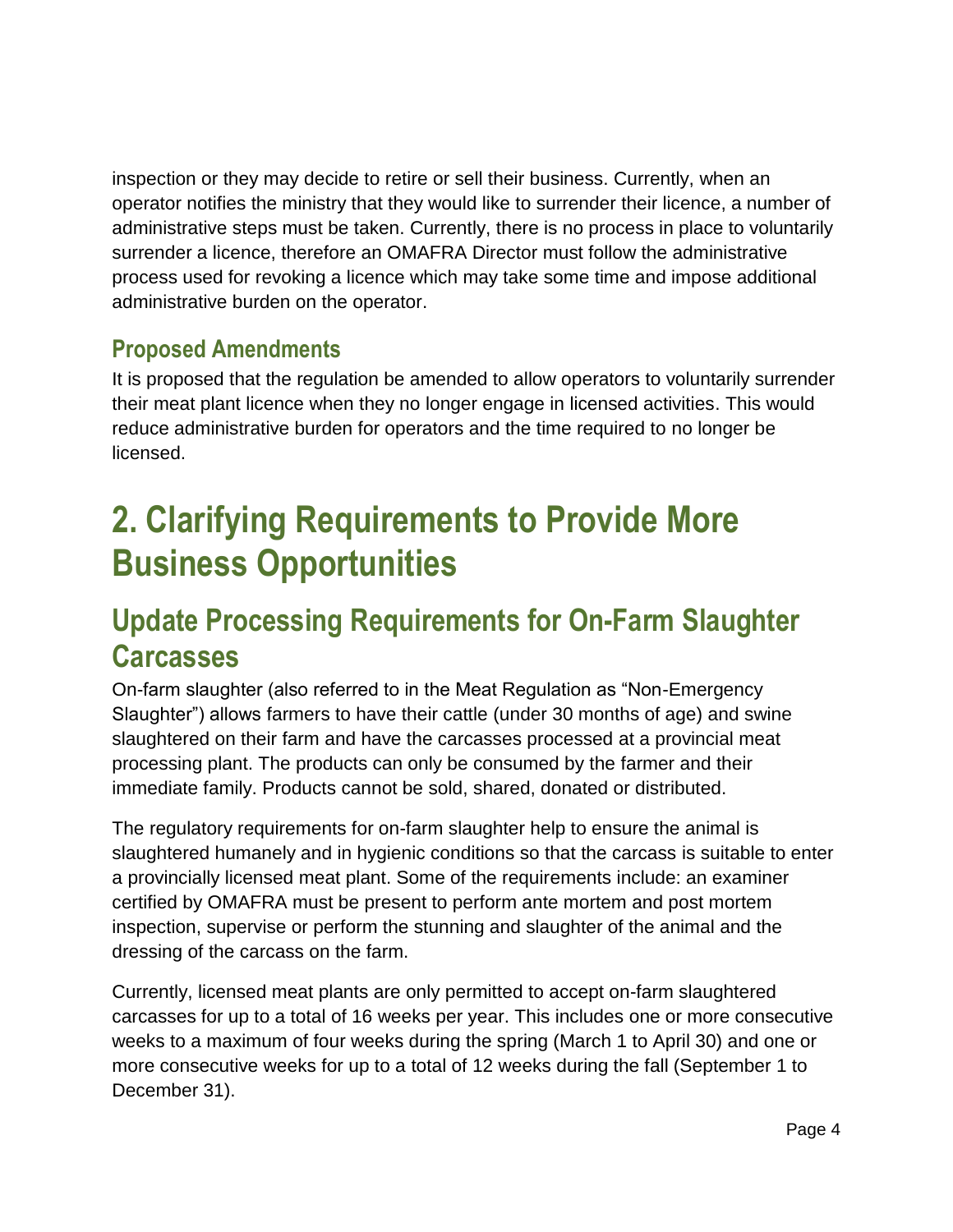#### **Proposed Amendments**

The regulation would be amended to allow licensed meat plants to accept on-farm slaughtered carcasses during additional times of the year. The time periods during which carcasses could be accepted would be expanded to include January and February. Therefore, carcasses could be accepted at a meat plant at any time between September 1 and April 30.

In addition to expanding the number of months that carcasses can be accepted, the maximum number of weeks per year a meat plant is permitted to accept on-farm slaughter would no longer be restricted. This change would allow meat plant operators to process on-farm slaughtered carcasses 32 weeks of the year, instead of the current 16.

The changes would allow for more business opportunities for provincially licensed meat plants with no increased food safety risks.

### **Clarify Options for Slaughter on the Farmer's Premises**

Farmers in Ontario are permitted to slaughter their own food animals on their premises for consumption by the farmer or the farmer's immediate family. The slaughter must be performed by the farmer and the meat cannot enter a meat plant and cannot be sold, shared, donated or distributed.

Alternatively, the slaughter may be performed by a certified examiner through the onfarm (non-emergency) slaughter process set out in the Meat Regulation and is permitted to enter the meat plant for processing. The meat from on-farm (nonemergency) slaughter is not permitted to be further distributed.

#### **Proposed Amendments**

Given that the farmer may not have the skills or expertise to perform the slaughter, the regulation would be amended to clearly allow the slaughter to be performed on behalf of the farmer. This change would permit someone other than the owner of the animal to perform the slaughter (for example, a professional butcher or another farmer).

All other restrictions would continue to apply: the slaughter must take place on the farmer's premises and the meat is for the consumption of the farmer and the farmer's immediate family and cannot be sold, shared, donated or distributed.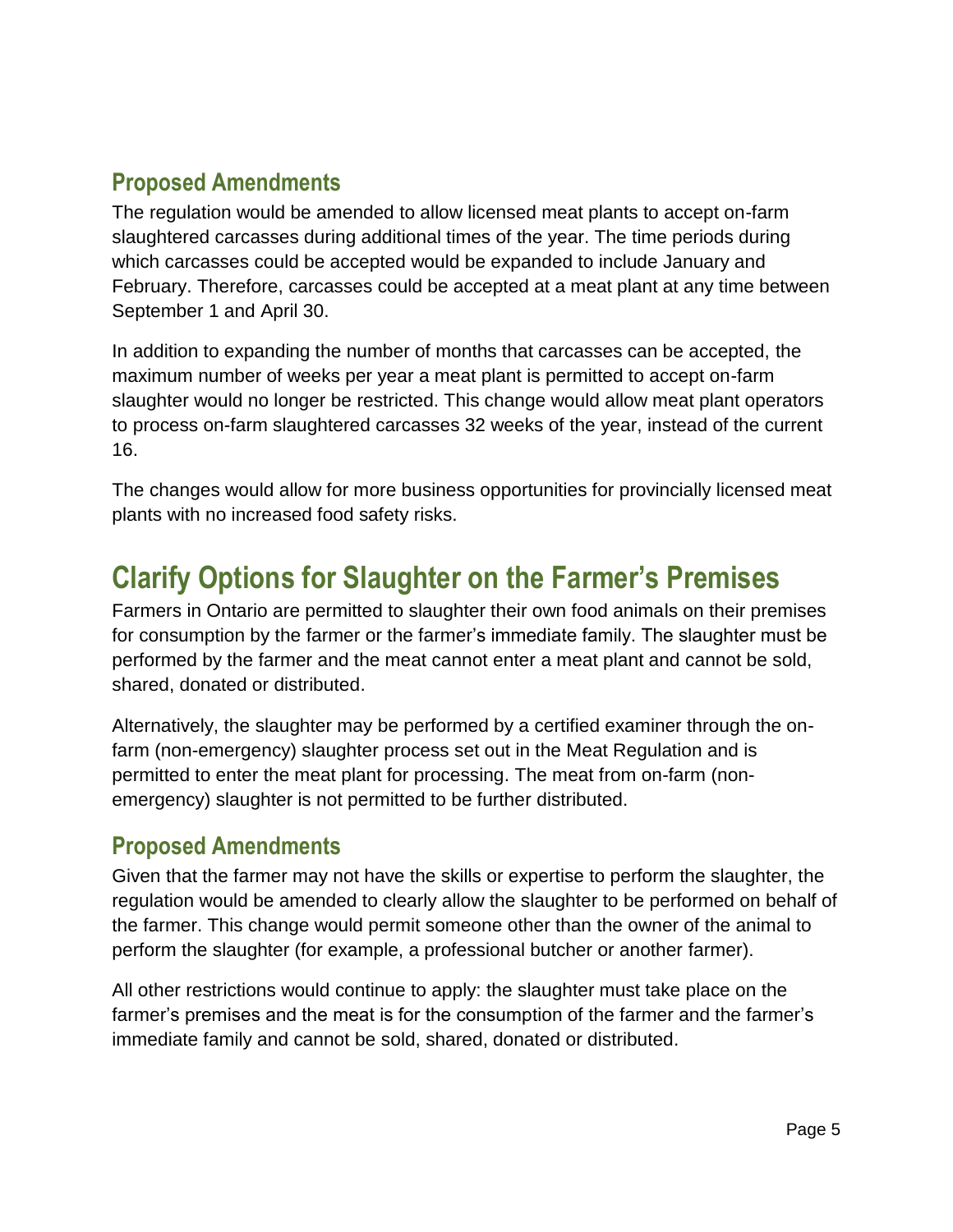## **Streamline Emergency Slaughter Procedures**

Emergency slaughter may be necessary if the animal is injured and cannot be transported without suffering or distress, if the animal has escaped, or if the animal cannot be loaded or transported without endangering itself, another person or another animal.

Emergency slaughter provisions in the Meat Regulation allow for the ante mortem inspection, slaughter and bleeding of a food animal outside of a slaughter plant and the transport of the carcass to a provincially licensed slaughter plant for dressing and post mortem inspection. If approved, the carcass can be processed. Meat processed from food animals slaughtered under the emergency slaughter provisions is fully inspected.

One of the current regulatory requirements includes ante mortem and post mortem approval by an inspector appointed by OMAFRA. However, if the animal requiring the emergency slaughter is injured, a veterinary inspector appointed by OMAFRA must conduct both the ante mortem and post mortem inspection.

A meat plant operator accepting the carcass from an emergency slaughter is responsible for a portion of the fees charged by the veterinary inspector.

#### **Proposed Amendments**

It is proposed that emergency slaughter procedures be streamlined by allowing an appointed non-veterinary inspector (i.e. Meat Hygiene Officer) to perform post mortem inspection at the slaughter plant. A veterinary inspector would still be required to perform the ante mortem inspection of the live, injured animal prior to an emergency slaughter.

Non-veterinary inspectors possess the skill and experience to perform post mortem inspections on a carcass after an emergency slaughter, as they would with any carcass at a provincially licensed slaughter plant. As always, if the non-veterinary inspector identifies an issue during post mortem inspection that requires further attention, an OMAFRA veterinary scientist would be consulted.

Emergency slaughter would become a more viable option for the slaughter of injured animals. The proposed change would result in reduced costs and in some cases, no cost, as the fees incurred by an operator for a non-veterinary inspector would be less than those charged for a veterinary inspector.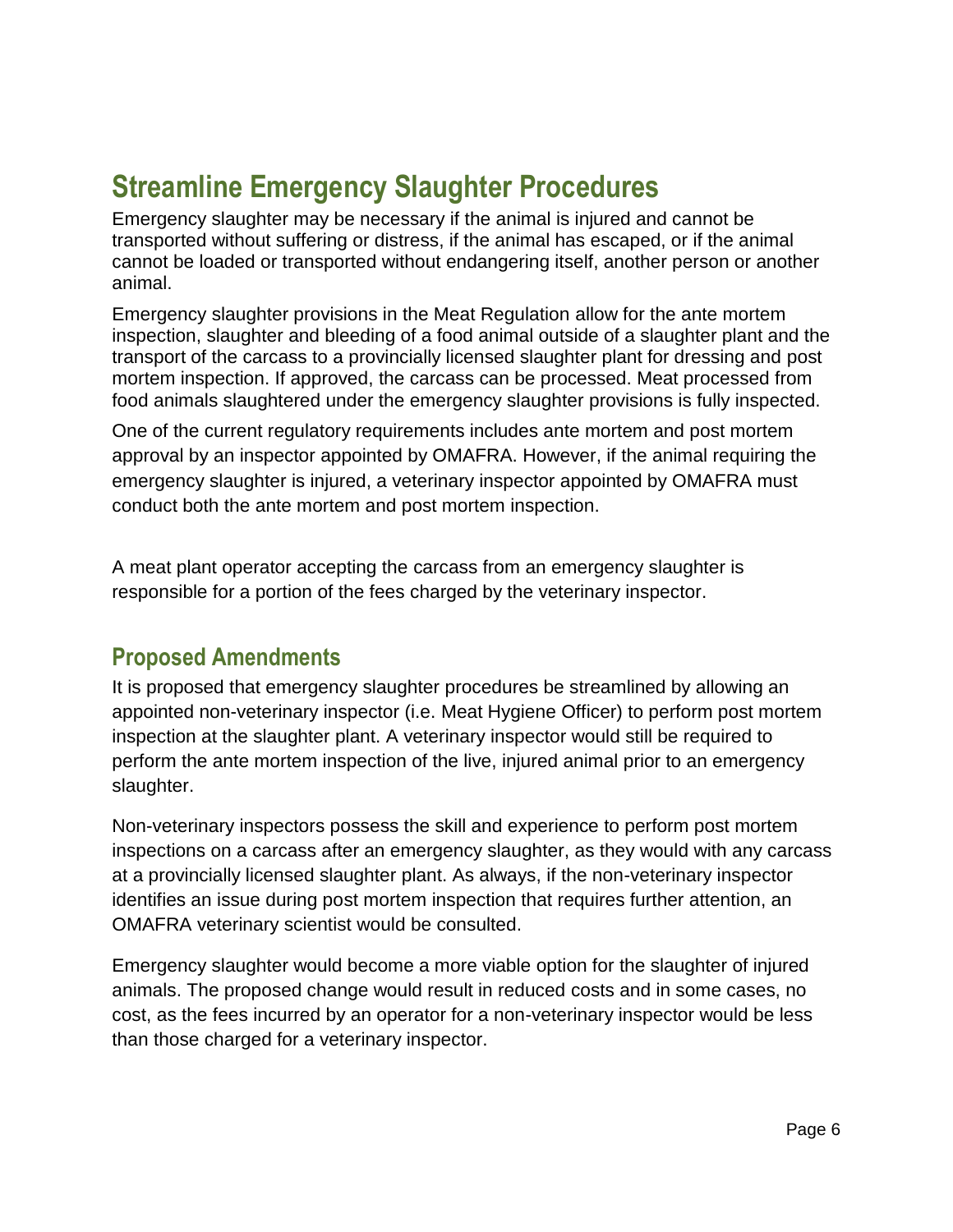## **Clarify Hunted Game Provisions**

The Meat Regulation sets out requirements for the hygienic processing of hunted game in provincially licensed meat plants. Hunted game carcasses are permitted in meat plants that have received OMAFRA approval to accept hunted game and that have met the standards for handling hunted game. Some of the standards include: record-keeping, labelling and identification, storage and cleaning and sanitation practices to prevent cross-contamination with inspected meat.

All hunted game carcasses and their products must be returned to the owner for consumption. They cannot be sold, shared, donated or distributed.

#### **Proposed Amendments**

The ministry is proposing to permit hunted game *products* at provincially licensed meat plants for further processing, in addition to hunted game carcasses. The same food safety standards would apply to both hunted game carcasses and hunted game products: all hunted game carcasses and products would be required to be returned to the owner for consumption and cannot be sold, shared, donated or distributed

The proposed change would better meet the demands of hunters and could provide additional business opportunities for meat plant operators.

### **Update Certain Exemptions for Consideration of Religious Practices**

Provincially licensed meat plants play an important role in providing slaughter services that meet animal welfare and food safety standards while taking into consideration, religious practices and rituals throughout the year including during religious celebrations.

The Meat Regulation provides exemptions from certain requirements for religious or ritual slaughter and the demand for this type of slaughter has increased significantly over the past several years. To meet the high demand of carcasses for religious celebrations, meat plant operators can request carcasses be exempt from chilling before leaving the plant if the animal was slaughtered according to religion or ritual. Currently, these carcasses cannot be further distributed and must be provided only directly to the consumer(s) of the carcass. The consumer must visit the plant to pick up the carcass, often causing overcrowding at licensed meat plants and contributing to operational issues.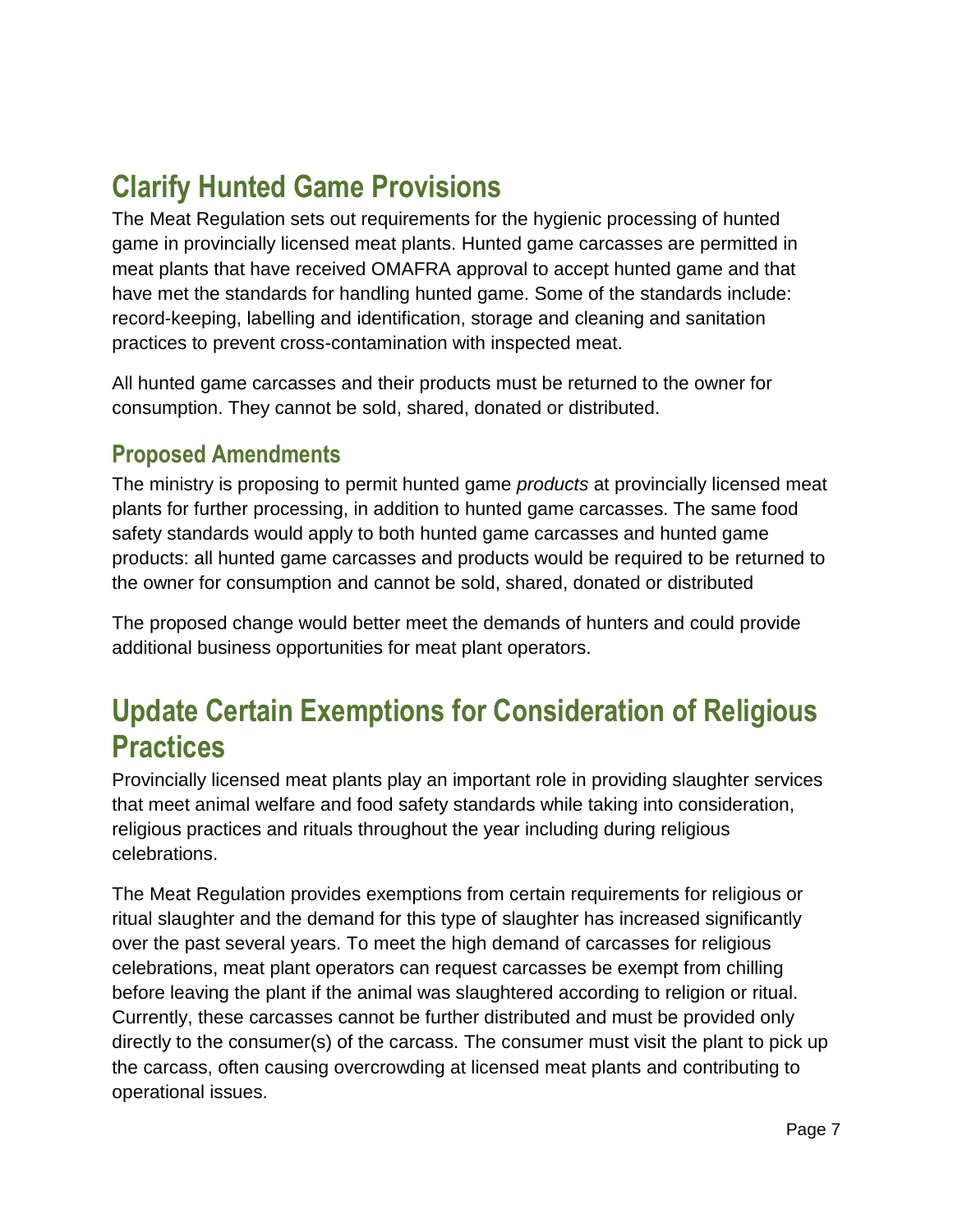#### **Proposed Amendments**

To address the growing demand for ritual slaughter, the ministry is proposing to amend the regulation to allow for the distribution of carcasses to those other than direct consumers. This would mean that the temperature-exempt carcass from ritual slaughter could be further distributed to a third party or consumers at other locations (for example, at celebrations). Requirements for additional controls at the meat plant to mitigate potential risks of further distribution are also being considered.

The proposed amendments could help to deter illegal slaughter by meeting the demand for increased volume, while allowing for operational efficiencies at the slaughter plant since fewer people would need to visit the facility during busy religious holidays.

## **3.Moving to More Outcome Based Requirements**

### **Remove the Requirement for a Water Sampling Tap and Backflow Prevention Device**

Licensed meat plants are required to be supplied with potable water. Potable water is used for various activities in the plant including during slaughter, meat processing and cleaning. Meat plant operators must ensure that water used for these activities meets the drinking water quality standards set out under the *Safe Drinking Water Act, 2002.*

Currently, a dedicated tap is required in the meat plant, which may be used to collect water samples to test for water potability. The sampling tap is located at the point near which the water enters the plant to test for potability at that particular point in the system. The sampling tap helps the operator isolate the source of contamination if an issue is identified, but does not directly contribute to the safety of the water.

A water backflow prevention device is also currently required. The water backflow prevention device is used as a precautionary measure to protect against the reversal of water flow against normal direction. This may happen due to back siphonage of water or from back pressure.

#### **Proposed Amendments**

The ministry is proposing to remove the requirements for both a dedicated water sampling tap and a backflow device. Operators already have a responsibility under the regulation to ensure that they have a system in place to supply the meat plant with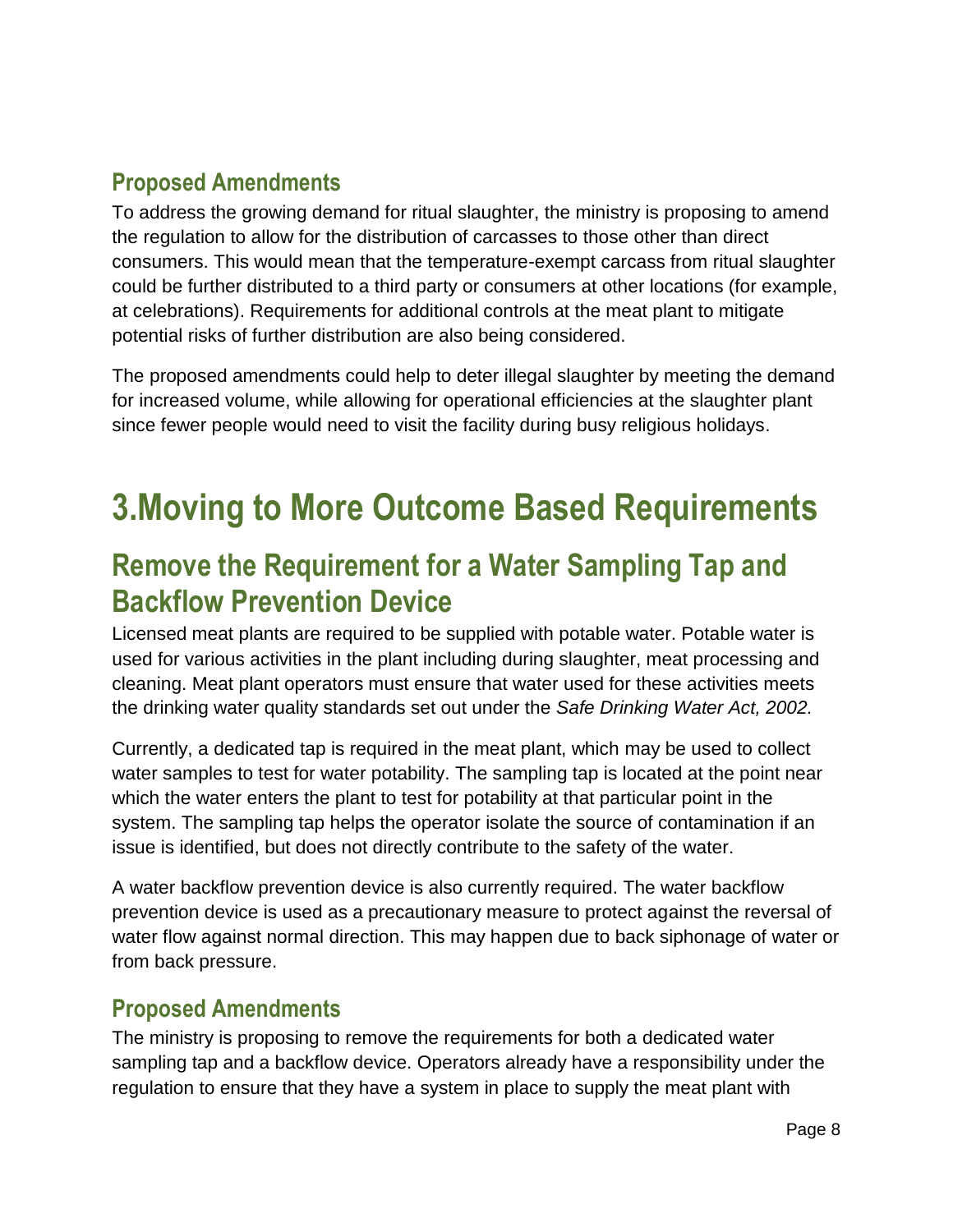potable water that is protected against contamination. This can be achieved without water sampling taps and backflow prevention devices. Operators would continue to be required to ensure their water supply is protected against contamination.

Removing these prescriptive requirements allows for flexibility in achieving food safety outcomes and will decrease costs during the construction of new meat plants or renovations of existing meat plants.

## **Summary**

The ministry is seeking your feedback on the proposed amendments as outlined in this paper. Your feedback will be considered during the development of possible amendments.

The ministry is committed to ongoing review of the Meat Regulation. If there are additional opportunities for reducing burden in current requirements while protecting or enhancing food safety, that are not addressed in this paper, please let us know so that they may be considered as part of future regulatory proposals.

## **Questions for Consideration**

Do you agree with the changes described in this proposal? Why or why not?

Do you have any specific concerns with any of the items discussed in the proposal?

Would the proposed changes reduce burden or contribute to additional opportunities for your business?

#### **Email**

andrea.smallwood@ontario.ca

#### **Address**

Ontario Ministry of Agriculture, Food and Rural Affairs Food Safety and Environmental Policy Branch 1 Stone Road West, 2nd Floor SW Guelph, ON N1G 14Y2 *c/o Andrea Smallwood*